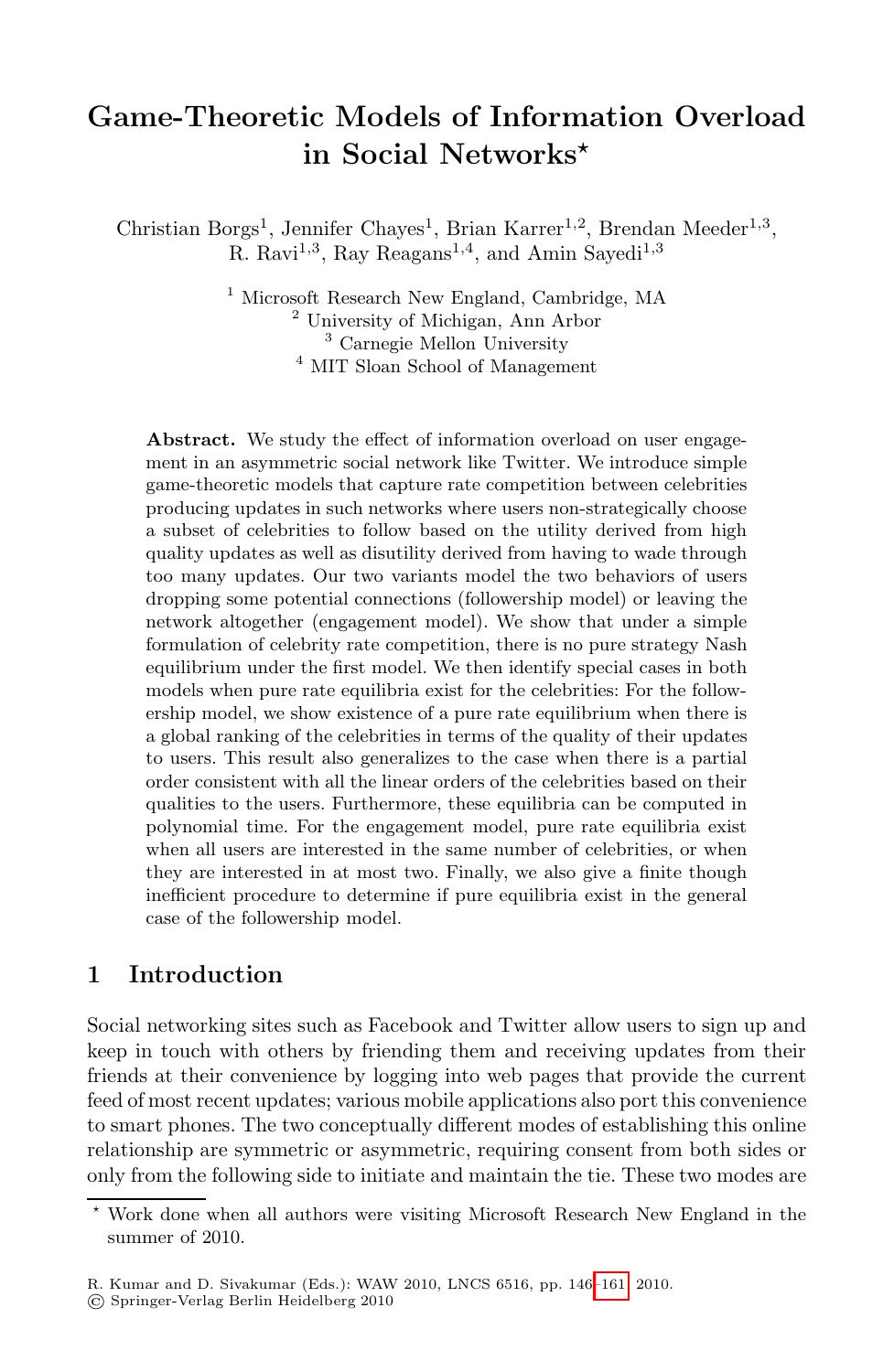reflected in two major social network platforms of today: Facebook and Twitter. There are also other major differences between these two platforms in that Facebook is a full-fledged sharing site that allows users to share photos and longer updates, while Twitter is a micro-blogging site restricting each update to a text message of up to 140 characters. These design choices drive the differences in user enrollment and engagement of users between these two platforms (see, e.g., the infographic in [1]) with the convenience of small tweets and asymmetric nature of Twitter giving very high rates of adoption, but the more substantial updates and symmetric consent maintaining more users in Facebook.

Despite these differences, one feature is common to the basic versions of both home pages: In both platforms, users see one linear update feed reflecting a chronologically sorted order of posts from frien[ds](#page-1-0) whenever she logs into each of these sites<sup>1</sup>. Given that the foremost advantage of these sites is the convenience of getting a quick asynchronous update, the balance of information from various friends in the feed becomes important in determining the value the user will gain from the update. However, the mix of the current feed, such as the proportion from various friends is determined by the activity level of these friends. This leads to a fundamental shortcoming of the online medium in replicating realworld ties: even though the time and frequency of updating oneself is in one's own control, how much one hears from one particular friend is  $not<sup>2</sup>$ . We model the implication of two natural control strategies that users adopt in response (i.e., unfollowing and disengagement) in this paper.

The lack of control of regulating the rate of flow of information in a particular link to a tie is part of the broader difficulty of online social networks replicating the off-line relationships: in the latter, even with asynchronous forms of communication such as postal and electronic m[ai](#page-1-1)l, as well as in the more familiar forms of synchronized communication such as telephone or face-to-face conversations, the amount of time and hence, information communicated can be regulated at will by both parties. Even in the asymmetric follow cases of this such as attending a lecture in a conference, the user usually has the cognitive ability to switch off from the information presented to her and focus on other activities. However, the current design of online information update systems have reduced the number of degrees of freedom of a user in sending information out to her friends from the number of friends down to essentially one<sup>3</sup>. Our study can be seen as a first step in exa[min](#page-15-1)ing the effects of this key design decision.

<span id="page-1-1"></span><span id="page-1-0"></span> $^{\rm 1}$  There are variants to this common feature as well: Facebook learns and filters the feed to show what it believes are the most interesting recent updates, and various Twitter clients that allow access to the tweets allow other view options, but we will stick to the basic unfiltered version here for our models.

<sup>&</sup>lt;sup>2</sup> This also speaks to an important feature that is lacking in such sites and might greatly impact the ability of the user to tailor the feeds and hence stay engaged in the platform — this idea has already been formulated as information overload being a "filter failure problem" by Clay Shirkey, see [6].

<sup>&</sup>lt;sup>3</sup> There are exceptions to these too, of course, such as using lists in Twitter or groups in Facebook, but again our discussion applies to the plain version of these platforms that new users are exposed to.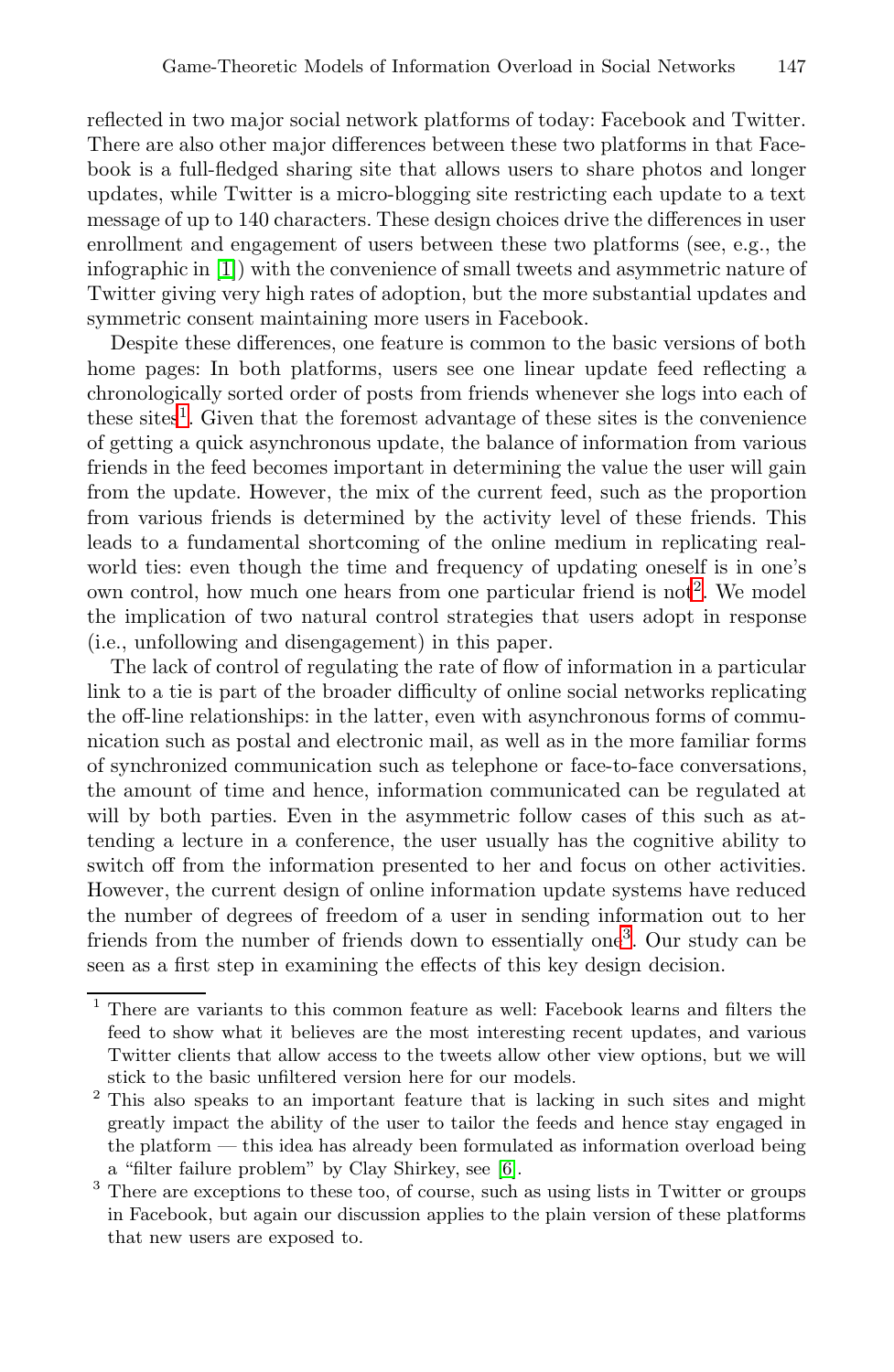### **1.1 Modeling the Resulting Networks**

In this paper, we propose two models for explaining the set of ties that are realized and stabilized over time in an asymmetric follow network such as Twitter. This allows us to restrict our attention solely to the update rate feature while not worrying about symmetric consent; furthermore, given that Facebook has already implemented filters for enhancing the update experience while Twitter has not yet done so, our models of information overload focus on the latter where they are more relevant. Both of our models assume that the rate of sending updates to followers is the key decision variable of an agent in the network to help maintain a good follower circle. Also, both models assume that updates from friends are useful to the user but an excessive rate of updates have diminishing returns and eventually have negative returns of value in terms of flooding out the stream of useful updates from other friends.

The first set of "followership" models assume that users in the network will stay in the network but will unfollow agents from whom the updates are too frequent. The second "engagement" model assumes that users are frustrated by the high update rate of their followees and leave the netw[or](#page-2-0)k altogether with probability proportional to the rate of annoyance from excessively updating friends. Both sets of models are static in that they assume a fixed set of agents; moreover, our models explicitly partition users as producers or consumers of information but not both — this is not accurate in that agents in social networks serve both functions but it is a useful enough abstraction for our purpose. Moreover, given that over 80% of the tweets come from under 20% of the users, the bipartite model of agents separated loosely into "celebrities" that produce information and "users" that simply consume it is not a major deviation from reality.<sup>4</sup>

The information contained in specific posts is not included in our models although it can vary significantly (from being updates of key news and events, to information nuggets about specific topic areas or simple grooming updates). Instead, each user associates a value to updates from a celebrity that reflect how interested they are in hearing from that celebrity. This value reflects the average utility the user gets from reading an update from that celebrity and in this way, we avoid the specific content of posts.

<span id="page-2-0"></span>In both sets of models, our goal is to build simple models of rate competition between celebrities and characterize the ties that remain in the network at equilibrium, and also to infer the "optimal" rates resulting from the model for the celebrities. This can shed light on the disparities between offline and online networks based on the above discussion, as well as on how far away from optimality current celebrity tweet rates can be. While there is anecdotal discussion in the media, especially pertaining to social media marketing, about producers of information (such as corporate Twitter accounts) being cognizant of the rate and quality of their updates, this strategic aspect of information producer behavior has not been studied carefully before our work.

<sup>4</sup> Applying our followership model to a non-bipartite network can be done by duplicating each individual into a celebrity and a user.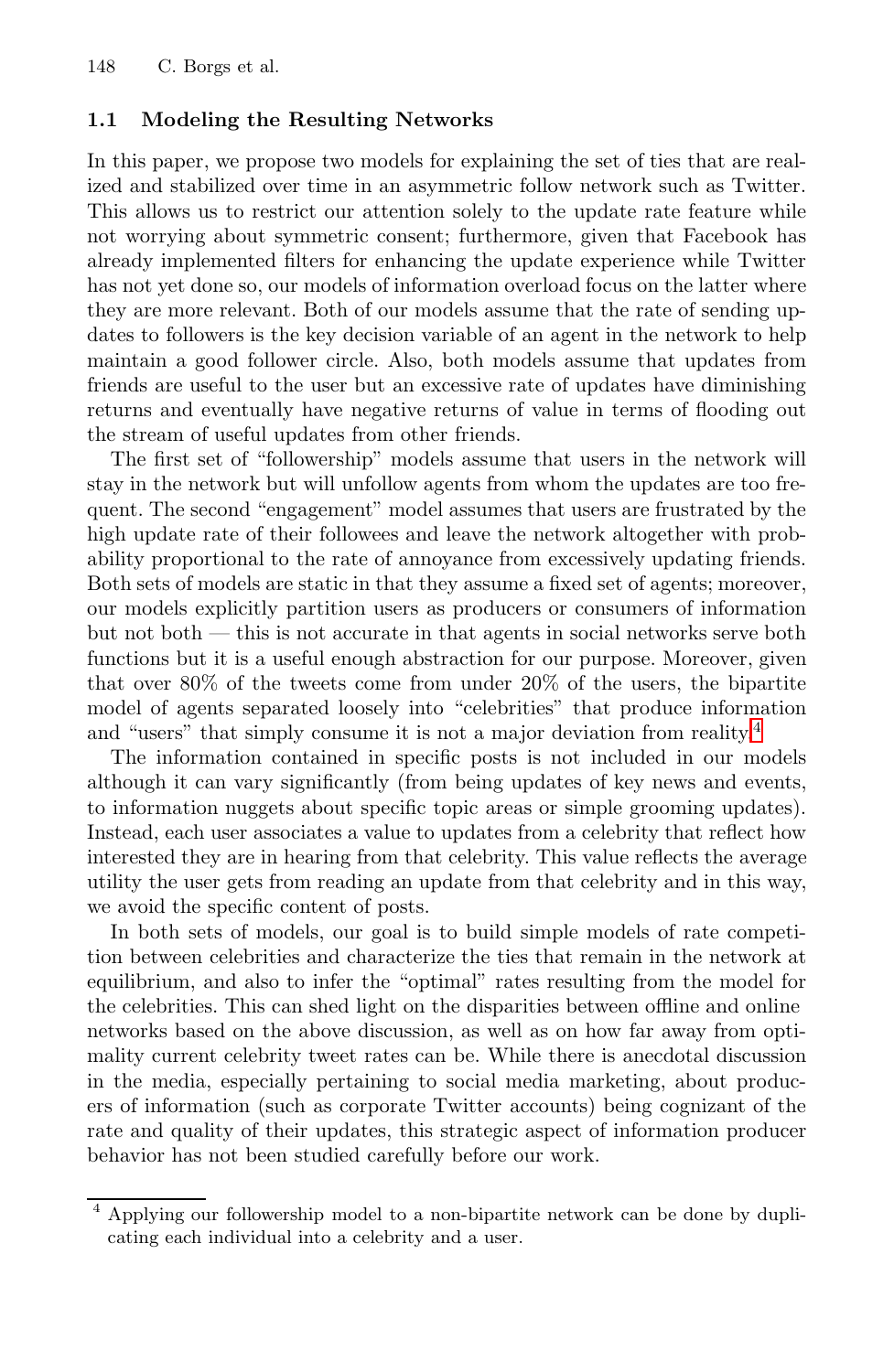### **1.2 Our Models**

Our basic models assume a complete bipartite graph on two disjoint sets of nodes: the producers or celebrities (denoted  $C$ ) and the consumers or simply users or followers (denoted  $F$ ). Every edge between celebrity i and user j comes with a non-negative quality score  $q_{ij}$  that determines the proportional utility that  $j$  derives from following celebrity  $i$ . If an edge has quality score zero, we will commonly treat that edge as non-existent. An edge between celebrity i and user j in this bipartite graph represents the *possibility* of j following i. In the game-theoretic models, the players are the celebrities that compete by setting nonnegative rates  $r_i$ , and deriving utility proportional to their influence: namely, celebrity i updating at rate  $r_i$  has payoff equal to  $r_i$  times the number of followers he has at this rate (which will depend on the rates of other celebrities as dictated by the particular model). The main difference between the two models is the behavior of the users who are simple payoff maximizers.

**Followership Games:** For the first model that we term "Followership Games", the user's payoff is the sum of quality-weighted update rates of the celebrities he follows minus  $\lambda \geq 0$  times a superlinear function of the *total* rate of all celebrities he follows (for some parameter input  $\lambda$ ) — we will henceforth use the quadratic function of the total rate but other choices such as the exponential or some polynomial can also be adopted. Higher  $\lambda$ 's imply higher disutility from increasing total rate of updates of followed celebrities, and the choice of superlinear function also has a similar effect as the function magnifies the amplitude of the total updates the user receives. One can also use a sublinear function of the total rate of updates but unless  $\lambda$  is very large, this will result in all competing celebrities to update at unbounded rates in the resulting competition. Furthermore, using a linear rather than quadratic function for the disutility term leads to a decomposition of the user's utility into one term per celebrity: when viewed from the celebrity's side, this competition problem becomes trivial — every celebrity  $i$ faces a certain net linear response from each user  $j$  (with parameters varying based on the quality  $q_{ij}$  the user feels from this celebrity and  $\lambda$ ) and has to choose an optimal rate of update  $r_i$  that maximizes her utility. This problem has no influence from the rates of other celebrities and hence does not involve any competition. For these reasons, we only focus on the superlinear, and in particular the quadratic disutility case.

**Engagement Games:** In the second model, the users are assumed to get disengaged and leave the network altogether if they receive too many updates from the celebrities. In terms of the bipartite graph, the user is assumed to be currently following all users for whom they have non-zero quality, and for this paper, we assume all quality values are one in this model. The result of the Engagement Game determines whether the user continues to engage with all of the celebrities (for which their quality is non-zero) by following them, or they disengage and stop following all of them.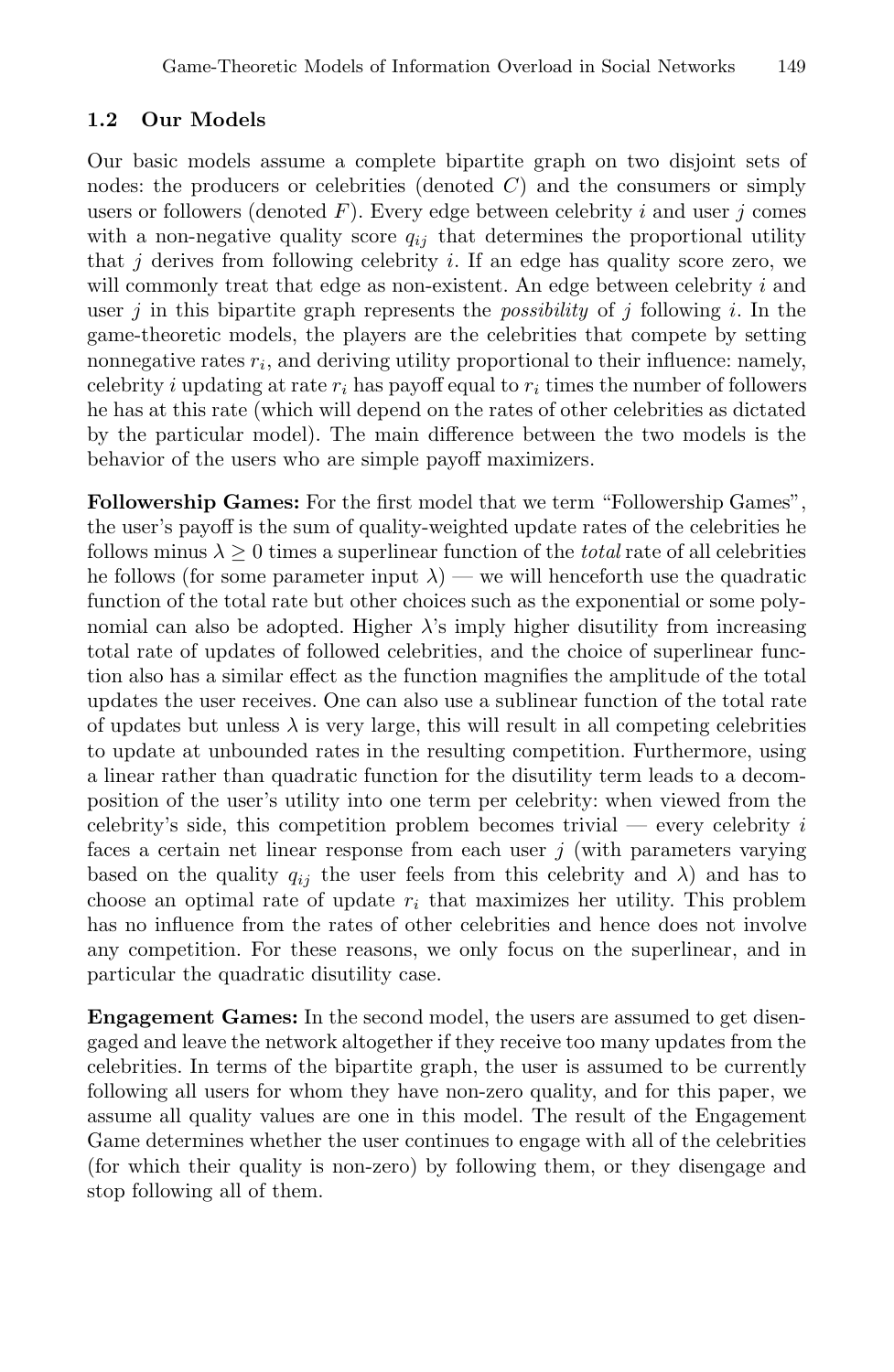### **1.3 Our Results**

Our main result is negative showing that even the simple followership model of rate competition does not admit pure Nash equilibria in general (Example 1). This comes from the fundamentally discrete and hence discontinuous nature of the utility that producers derive as they increase their rates: at certain breakpoints they start to lose followers for whom they exceed their "tolerance" limit for following them, and hence there are kinks in the producer utility function.

[W](#page-13-0)hile we do not present necessary conditions for existence of pure equilibria, we describe several special cases with sufficient conditions: For the Followership mod[el,](#page-13-1) one is when there is a global ranking of celebrities such that the quality ordering for any user follows the same order among the celebrities (Proposition 3); a slight generalization of this holds when a dependency graph among the cel[ebrit](#page-11-0)ies (that reflects quality dominance for some user) is acyclic (Proposition 4). For the Engagement model, one case where pure rate equilibria exist is when every user has unit quality for exactly  $k$  celebrities and no quality from others (Proposition 5, and another is when every user has unit quality for at most two celebrities which is the case of users with sparse interests among the celebrities (Proposition 6).

In the Followership model, we use simple first order conditions to arrive at a finite set of linear conditions based on matchings to determine if there is a pure equilibrium (Section 2.3). These matching conditions characterize the set of all possible rates that are candidates for equilibrium. These conditions produce candidate rates to check for equilibrium. While not an efficient characterization, they do provide finite necessary characterization of pure strategy rate equilibria for the Followership game. We propose a similar set of linear conditions for the Engagement game based on sets of possibly engaged users, but are unable to verify that they characterize all pure equilibria.

### **1.4 Related Work**

The concept of informatio[n](#page-15-2) [o](#page-15-2)verload has a long history in the management literature. Roughly speaking, an individual's ability to process information for a task is supposed to be an inverted U-shape with respect to [in](#page-15-3)formation quantity. Increasing information at first increases an individual's capability but eventually additional information becomes unhelpful and information-processing ability declines. This general phenomena is seen in a wide variety of disciplines. [2]

Empirical studies have attempted to identify a "core group" of links in networks like Twitter that are active and matter [3] in capturing the real underlying activity in the network. Our work differs from these streams of work in that we focus on models for the emergence of such a core network in Twitter.

Many papers have addressed network formation games in other contexts [4], but have modeled the utility of a node from connecting to a neighbor in more coarse terms, without taking into account the temporal details of the interaction such as the rate of information flow that we attempt to model in our investigation.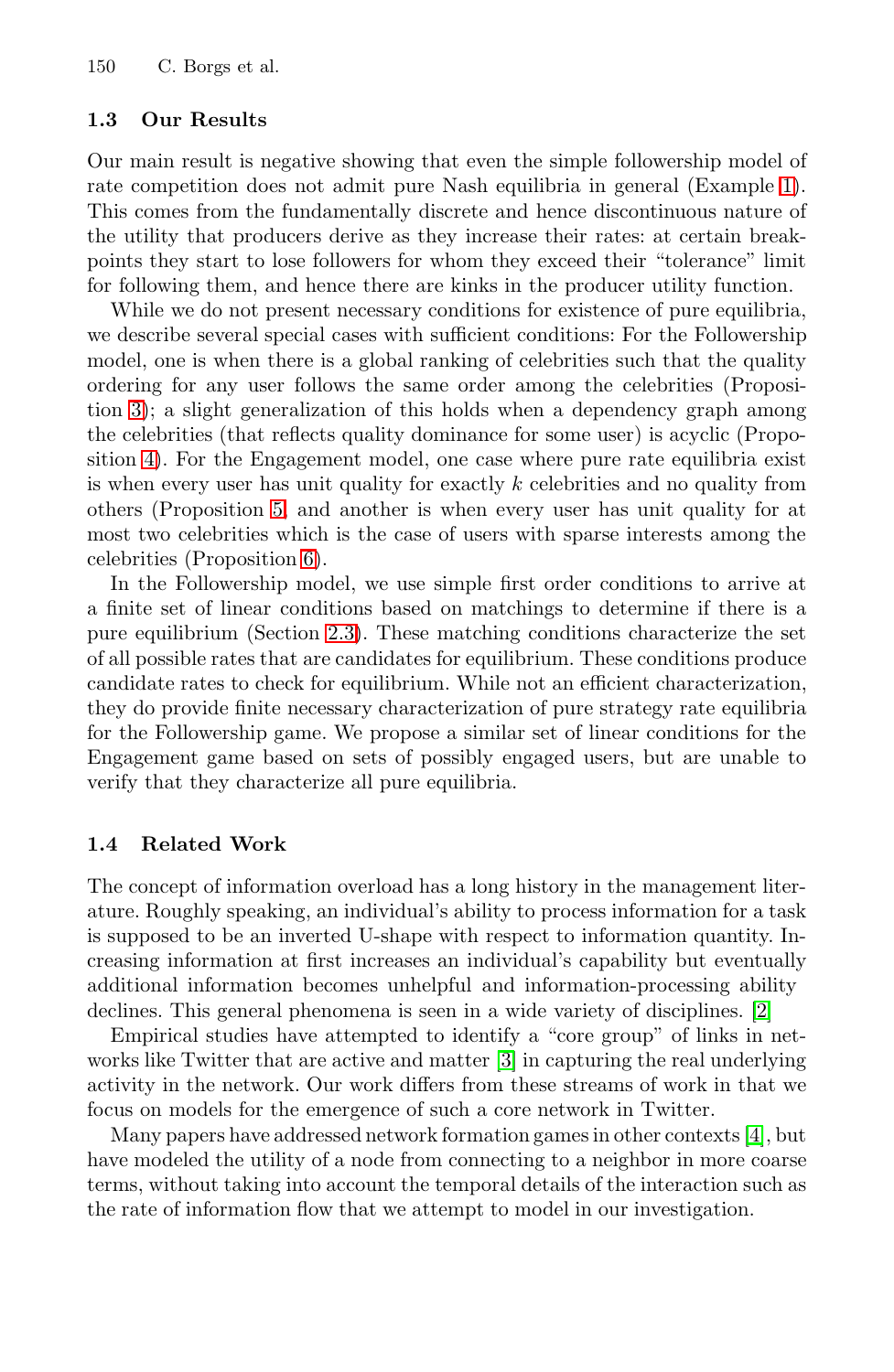

**Fig. 1.** Number of unfollow events against the number of tweets authored in the observation period

Our models are related to problems of pricing between substitutable products by a monopolist: In this analogy, the updates represent quantities of products, celebrities represent substitutable products, followers represent consumers and the qualities of an update from a celebrity to a user resemble the utility multiplier for the product for the consumer. In this context there is much work on competitive pricing across products and how this results in over or under-entry of products into this market starting from the work of Sattinger [5]. However, a key difference in our models is the additional disutility effect which results from consuming too much.

### **1.5 Empirical Evidence**

To support our work empirically we performed a large-scale analysis of over tenmillion Twitter users.We collected the profile information of users who have unique user IDs between 20,000,000 and 30,000,000; these users created their accounts between February 3, 2009 and April 9, 2009. Within this set of users we focused on those who had between 1,000 and 5,000 followers on August 28, 2010. In our data set there are over 65,654 users meeting this condition, and we call such accounts 'micro-celebrities.' These users have possessed accounts for a long enough duration that we believe they are in some sort of equilibrium; they understand how Twitter works, have built up a substantial following, and have developed their own usage patterns. We recollected profile information and a list of followers for each micro-celebrity several times over the duration of two weeks.

We partitioned the users into buckets based on the number of tweets they created between August 28 and September 13, 2010. The buckets we used are exponentially sized:  $B_0 = \{0\}, B_1 = \{1\}, B_2 = \{2, 3\}, \ldots, B_{13} = [2^{12}, 2^{13} - 1].$ For each bucket, we looked at how many accounts unfollowed each user in the bucket and computed the mean, median, 25th, and 75th percentile of these unfollow counts. We present these numbers in the plot below; it is clear that as a micro-celebrity tweets at a higher rate, the number of accounts unfollowing that user increases.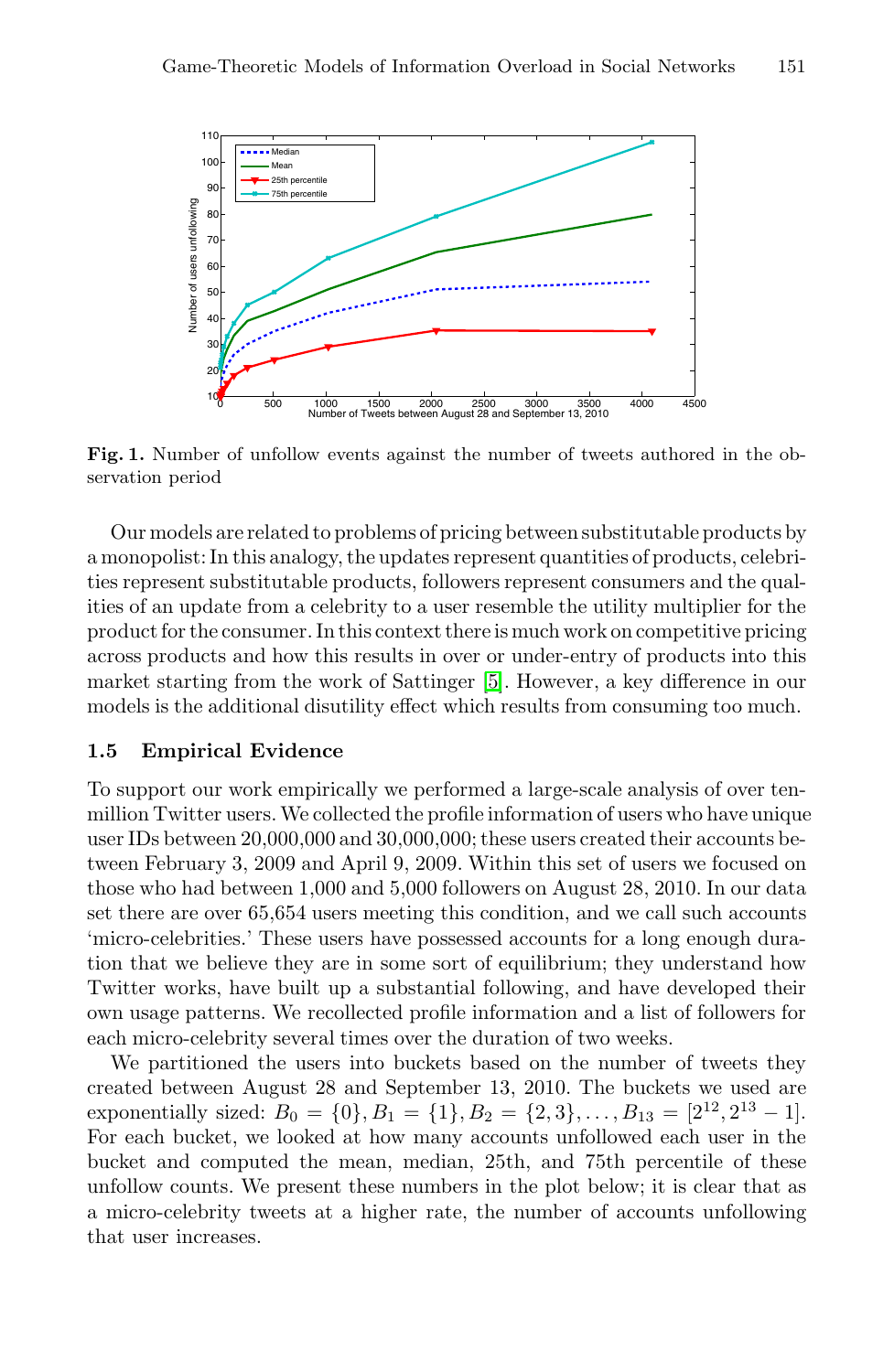In the next two sections, we review our two classes of Followership and Engagement models and then conclude with some directions of current and future work.

# **2 A Model of Friendship Selection: The Followership Game**

Assume that there are n celebrities and m users. Consider some celebrity i. Suppose that the rate of every other celebrity is fixed. We assume that the utility of a user for a celebrity as the celebrity changes her tweet-rate has an inverse Ushape as suggested by the information overload literature [2]; see Figure 2. The parameters of the curve, e.g., where it hit the axis, and its rate of change of slope, however depend on the user model and the tweet-rate of the other celebrities. Given these assumptions, it is clear that a user will not follow a celebrity whom he has negative utility for. Therefore, if an individual celebrity keeps increasing her tweet-rate, her followers will stop following her one by one.

If we assume that the utility of a celebrity is her *influence*, i.e., her tweetrate times the number of followers she has, her utility-rate curve would look like Figure 3 with discontinuities at the points where her followers drop her. The curve has slope k in the first piece, where  $k \leq m$  is the number of users who follow the celebrity if she has very low tweet-rate. The second piece has slope  $k-1$  and so on, until the last piece which has slope 1. If a celebrity wants to maximize her utility given the tweet-rate of the other celebrities, she has to find the peak of this curve and update at this rate.

### **2.1 A Specific Utility Model**

We assum[e](#page-7-0) [a](#page-7-0) complete weighted bipartite graph between celebrities and users. For celebrity i and user j, the weight  $q_{ij}$  associated with edge  $(i, j)$  indicates the quality of user j for celebrity i. The higher  $q_{ij}$  is, the more utility user j gets from tweets of celebrity i. We assume that all  $q_{ij}$ 's are known to the celebrities and the users. As stated before, we define the utility of celebrity i to be  $U_i = |F_i|r_i$ where  $F_i$  is the set of users who follow her, and  $r_i$  is her tweet-rate.

For the utility function of a user, we want some function that captures the property described in Figure 2. Moreover, we need the function to capture the competition between the celebrities. For example, suppose that user  $a$  really likes celebrity x but is also following celebrity y. If celebrity x increases her tweet-rate, since the rate of information intake for user a increases, he gets *overloaded*. As a result, he would consider dropping one of the celebrities that he is following. Since he likes celebrity x more than celebrity y chances are that celebrity y will be dropped. Let  $C_j$  be the set of celebrities that user j follows; we define the utility of user  $j$  to be

$$
U_j = \sum_{i \in C_j} r_i q_{ij} - \lambda (\sum_{i \in C_j} r_i)^2.
$$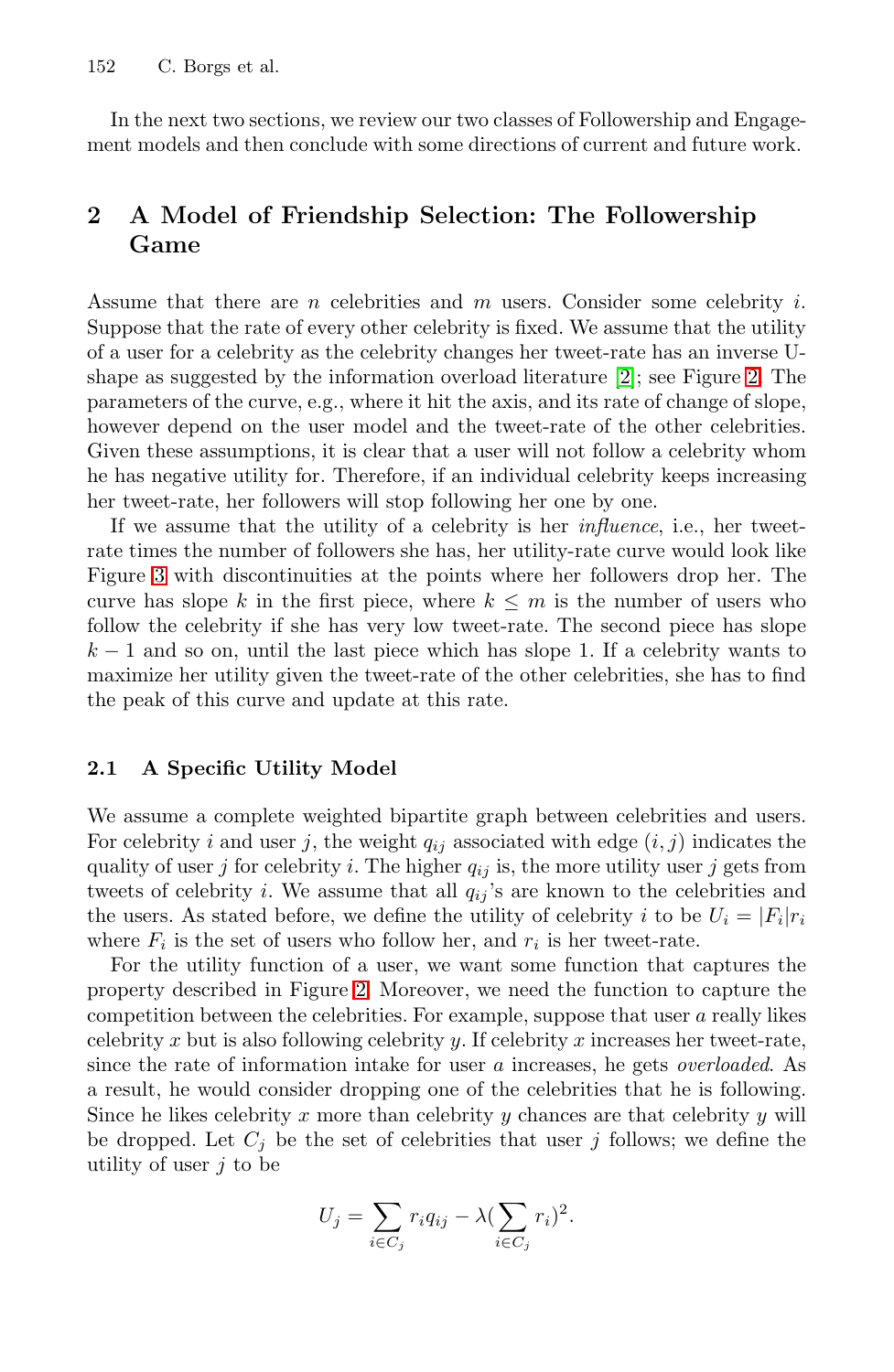<span id="page-7-0"></span>

**Fig. 2.** Utility of User for a Specific Celebrity

**Fig. 3.** Utility of a Celebrity

The first term represents how much the user is benefiting from consuming tweets while the second term represents the *information overload* concept. By scaling the qualities without loss of generality we assume  $\lambda = 1/2$ .

<span id="page-7-1"></span>Users constantly optimize their utility function, i.e., choose the set of celebrities that they want to follow. At the same time, the celebrities are adjusting their rates to maximize their utility. Fix user  $j$  and let  $x_i$  be the indicator variable for following celebrity *i*. User *j* wants to maximize  $U_j = \sum_i x_i r_i q_{i,j} - \lambda (\sum_i x_i r_i)^2$ subject to  $x_i \in \{0, 1\}$ . This is a non-linear integer program and is generally hard to solve. To simplify, let's firs[t c](#page-8-0)onsider the fractional version of the problem where  $x_i \in [0, 1]$ , i.e., the user can follow celebrities fractionally.

**Fractional Following.** If celebrity i is followed fractionally  $(0 < x_i < 1)$  by user j, we must have  $\frac{\partial U_j}{\partial x_i} = 0$ . The expression simplifies to  $q_{ij} = 2\lambda \sum_k$ <br> $\sum_k x_k r_k$ . For any celebrity l where  $q_{ij} > q_{ij}$  we must have  $x_l = 1$ , and  $x_kr_k =$  $k x_k x_k$ . For any celebrity l where  $q_{lj} > q_{ij}$  we must have  $x_l = 1$ , and for any celebrity l' where  $q_{l'j} < q_{ij}$  we must have  $x_{l'} = 0$ . The graphical representation of the optimum fractional solution is given in Figure 4. Assume that  $q_1 \geq \ldots \geq q_n$ is the sorted sequence of  $q_1, \ldots, q_{nj}$ . Each horizontal segment corresponds to a celebrity; the length of the segment is the tweet-rate of the celebrity and its height is the quality of the user for this celebrity. There is a dashed line with slope 1 that goes through origin. The user will follow the celebrities to the left of the dashed line. The celebrity who intersects the dashed line is followed fractionally.

 $\sum_j x_{ij} r_i$  where  $x_{ij}$  indicates the fraction of celebrity i that user j is following. The utility of celebrity i in the fractional setting should be adjusted to  $U_i =$ The following proposition helps us to characterize the pure Nash equilibria of this Followership Game in the fractional setting.

**Proposition 1.** *Consider celebrity* i *and fix the tweet-rate of the other celebrities. If i increases her tweet-rate, her utility*  $U_i$  *will not decrease.*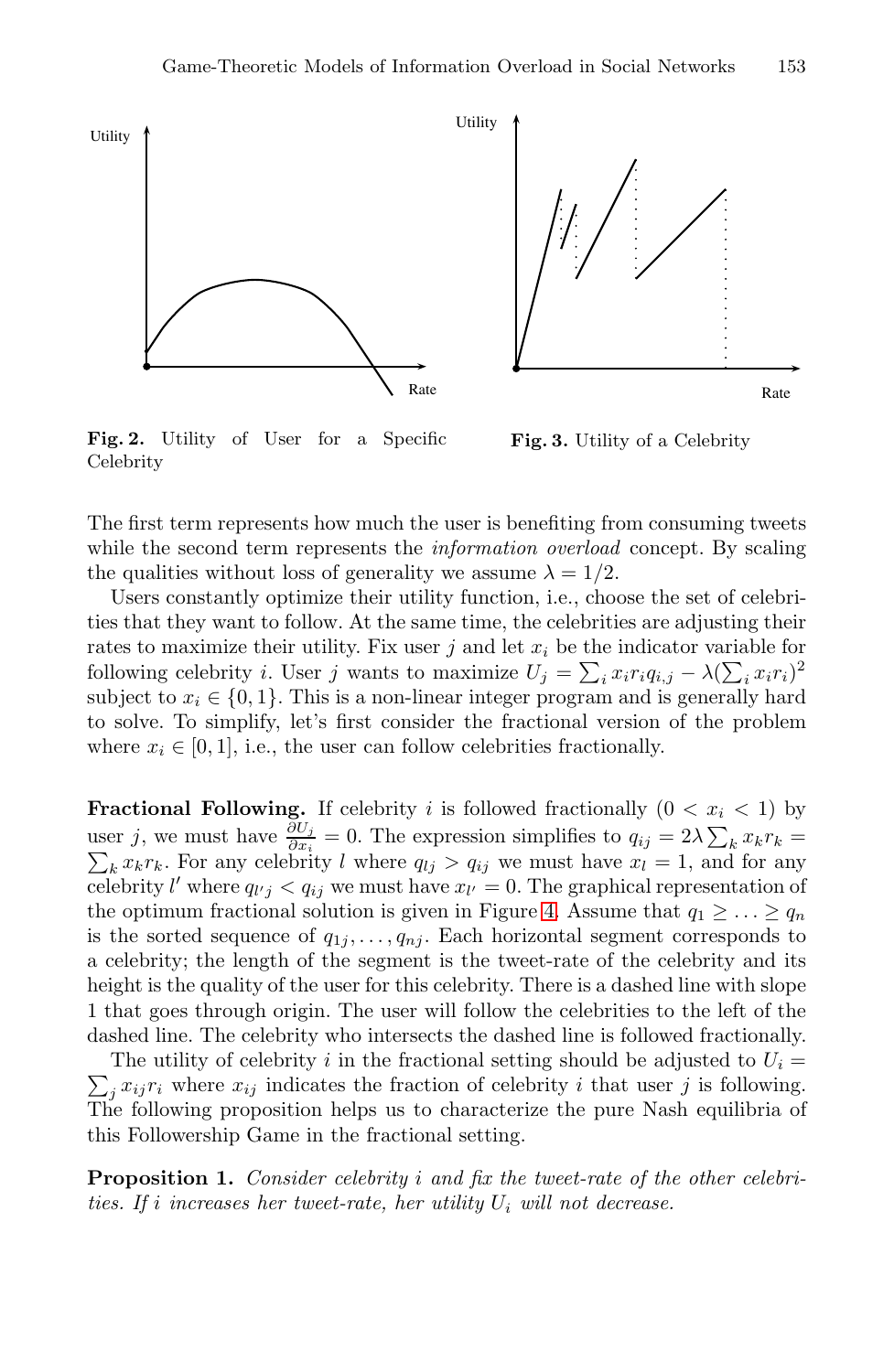

<span id="page-8-0"></span>**Fig. 4.** User's Strategy

*Proof.* Consider an arbitrary user j. If celebrity i changes her rate from  $r_i$  to  $\alpha r_i \ (\alpha > 1)$ , variable  $x_{ij}$  in the optimal solution of user j will change to a value of at least  $\geq x_{ij}/\alpha$ . Therefore, the expression  $U_i = \sum_j x_{ij} r_i$  will not decrease. Furthermore, if for some user j and celebrity l we have  $x_{lj} > 0$ , and  $q_{ij} > q_{lj}$ , increasing  $r_i$  strictly increases  $U_i$ .

Proposition 1 suggests that in equilibrium, [the](#page-7-1) [c](#page-7-1)elebrities are tweeting at a very high rate and each user follows only one (maybe even fractionally) celebrity. Since this equilibria is unrealistic, we consider alternative "integral" user behavior in the Followership Game.

### **2.2 G[re](#page-8-0)edy Users**

One way of modifying the fractional solution obtained in section 2.1 is to drop the only (if any) celebrity who is followed fractionally. More precisely, if the optimal fractional solution for user  $j$  is to follow celebrity  $i$  fractionally (we know that at most one such celebrity exists for each user), now we assume that he does not follow her anymore; i.e., we set all the variables  $x_{ij} < 1$  to 0. This is equivalent to say that the user only follows those celebrities that completely lie to the left of the dashed line in Figure 4. The following is an equivalent definition for user's behavior in this model.

**Definition 1.** *Consider user* j and let  $q_1 \geq \ldots \geq q_n$  be the sorted order of  $q_{1j}, \ldots, q_{nj}$ *. Let* k be the largest index such that  $\sum_{i=1}^{k} r_i \leq q_k$ *. Under the* greedy users model*, user* j *follows the* k *celebrities for who he has highest quality and no one else.*

Next, we show that pure strategy Nash equilibrium does not necessarily exist in this model.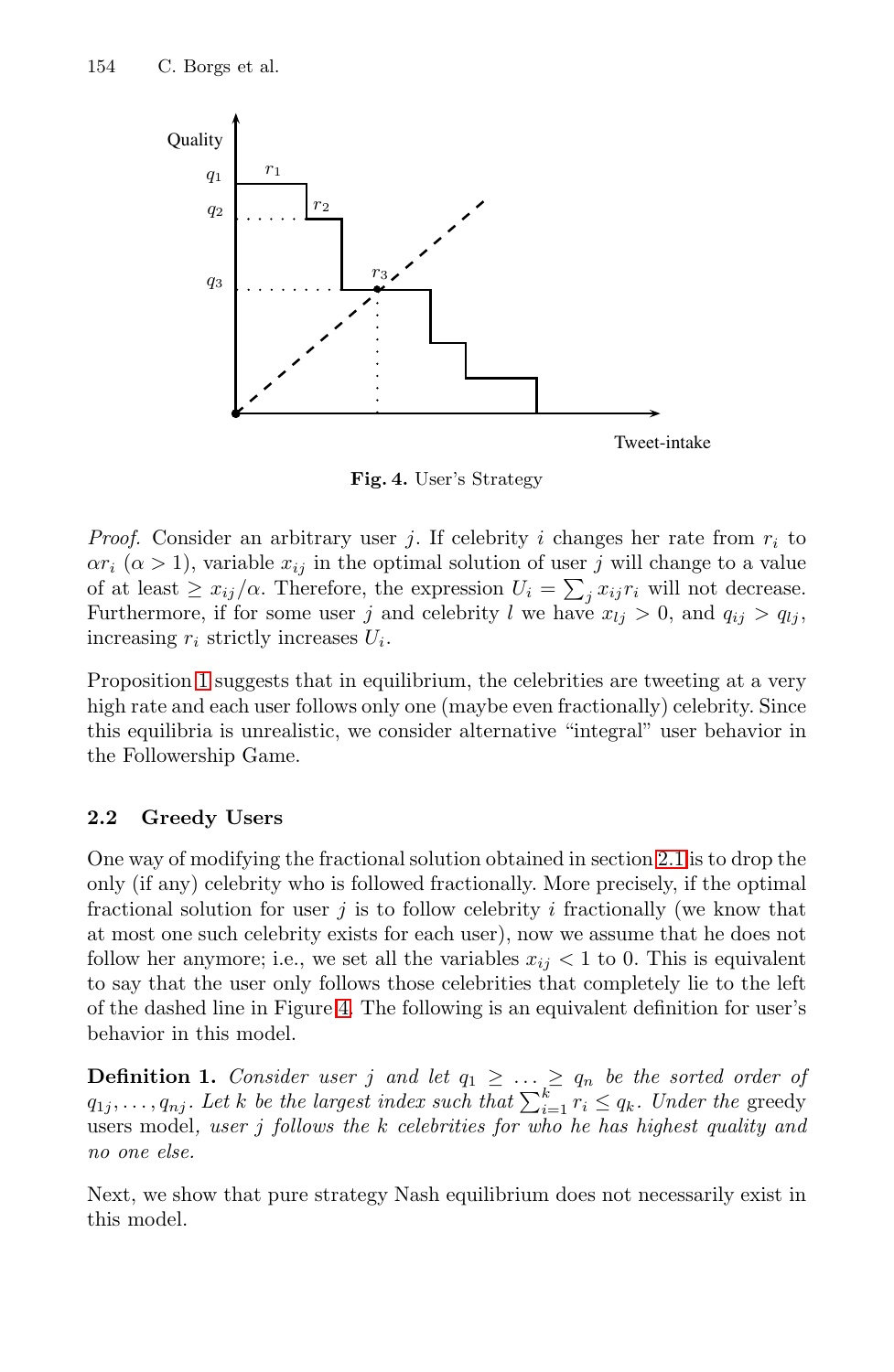

**Fig. 5.** Non-existence of Pure Nash Equilibrium

<span id="page-9-0"></span>*Example 1.* There are 3 celebrities  $x, y$  and  $z$ , and  $3(1+N)$  users. Three special users are labeled  $a, b$  and  $c$ . See Figure 1. Qualities for these users are as follows:  $q_{ax} = k+1, q_{az} = k, q_{bx} = k, q_{by} = k+1, q_{cy} = k, \text{ and } q_{cz} = k+1.$  The other 3N users are partitioned into three equal-size groups  $G_x$ ,  $G_y$  and  $G_z$ . The N users in group  $G_i$   $(i \in \{x, y, z\})$  have quality 1 for celebrity i and quality 0 for other celebrities. All other qualities are 0. Edges with zero quality are not shown.

**Proposition 2.** *If*  $2k - 2 > N > k + 1$ *, the graph depicted in Example 1 does not have a pure strategy Nash equilibrium.*

*Proof.* Assume for sake of contradiction that a pure strategy Nash equilibrium exists. First note that if a celebrity  $i$  sets her tweet-rate to 1, she can have utility at least  $N+1$  (N from  $G_i$ , and 1 from the user who has quality  $k+1$ for her). Therefore, since a celebrity can have at most one follower if her rate is strictly above k, any rate  $\geq k$  is strictly dominated. Also observe that with any rate  $> 1$ , the celebrity can have at most two followers; therefore, any rate  $1 < r < (N+1)/2$  is also dominated. As a result, the tweet-rate of each celebrity, if a Nash equilibrium exists, should be either in the interval  $(0, 1]$  or in the interval  $[(N+1)/2, k].$ 

In a Nash equilibrium, either zero, one, two, or all of the celebrities are tweeting at rate  $\in (0,1]$ . We prove case-by-case that none of these possibilities can work to conclude that no equilibrium exists. If all three of them are tweeting at rate  $\in (0,1]$ , it is clearly beneficial for celebrity x (or y, or z by symmetry) to deviate to tweet-rate k because her utility would change from  $N + 2$  to  $2k$ .

If at least two celebrities are tweeting at rate higher than 1, we show that one of them would benefit from changing her rate to 1. Because of the symmetric structure of the graph, assume without loss of generality that celebrities  $x$  and y are tweeting at rate  $\geq (N+1)/2 \geq k/2+1$ . Since sum of their rates is larger than k, user b will only follow y which makes the utility of celebrity x less than or equal to  $k$ . Therefore, she would benefit from deviating to tweet-rate 1 which makes her utility  $N + 2$ .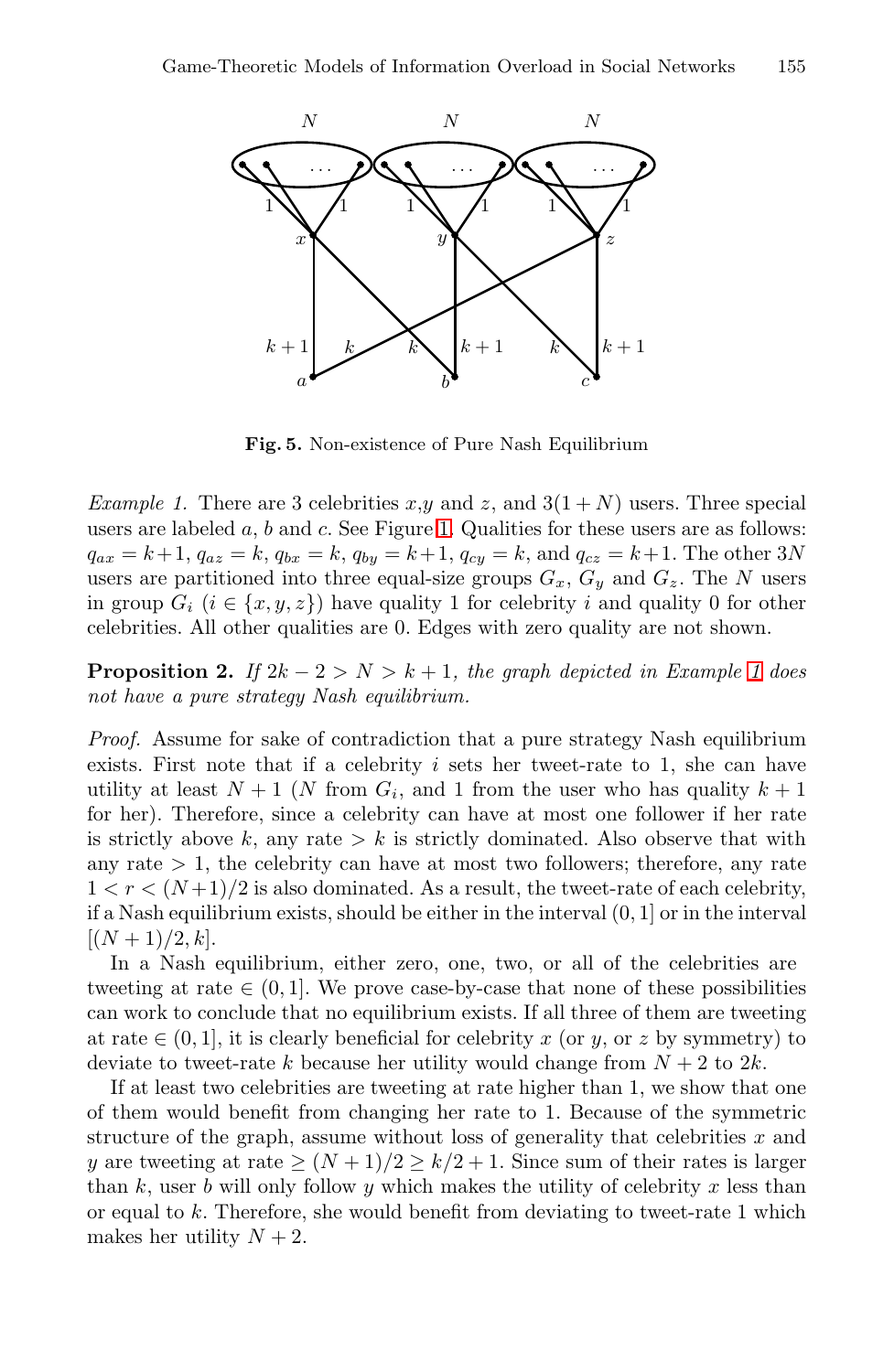Finally, consider the case where only one celebrity is tweeting at rate  $\in$  $[(N+1)/2, k]$ ; because of the symmetric structure of the graph without loss of generality assume that this celebrity is x. If y changes her tweet-rate to  $k$ , users  $b$  and  $c$  will both follow her. Therefore, her utility will increase to  $2k$  which contradicts the equilibrium assumption. This completes the proof that no pure strategy Nash equilibrium exists for this example.

Although this example proves that a pure strategy Nash equilibrium does not always exist in the greedy version of the Followership Game, there are special cases for which we can prove the existence.

**Pure Rate Equilibria Exist Under Global Ranking.** Suppose that there is a global ranking of the celebrities such that every user prefers higher ranked celebrities to lower ranked celebrities. Without loss of generality assume that the ordering is  $1, \ldots, n$ . More precisely, the global ranking assumption means that for every user j we have  $q_{1j} \geq \ldots \geq q_{ni}$ .

**Proposition 3.** *A pure strategy Nash equilibrium exists for the followership game when there is a global ranking for the celebrities.*

*Proof.* We construct an equilibrium iteratively. We calculate the equilibrium rate  $r_i^*$  of celebrity i in step i. In step i, set the rates of celebrities  $1, \ldots, i-1$  to their equilibrium rate which has been calculated in the previous steps; set the rate of celebrities  $i + 1, \ldots, n$  to 0. We can calculate the optimum rate  $\hat{r}_i$  of celebrity i when the rates of the others are given (it follows from computing the utility-rate curve of Figure 3). We simply set  $r_i^*$  to  $\hat{r_i}$ .

Note that if some celebrity  $i' > i$  changes her rate, given that the rate of everyone else is fixed, the utility of celebrity  $i$  will not be affected. Therefore, if utility of celebrity *i* is optimized at  $r_i^*$  when  $r_{i+1} = \ldots = r_n = 0$ , it is still optimized when  $r_{i+1},\ldots,r_n$  have any other value. Hence, we can argue that if celebrities  $1, \ldots, i-1$  do not benefit from deviating from their rate, celebrity i would not benefit either. Using induction, we conclude that the rates  $r_i^*$  form a pure strategy Nash equilibrium of the game.

This global ranking is a special case of a more general result.

**Proposition 4.** *For a given followership game instance, create a dependency graph on the celebrity nodes as follows: let* x *have a directed edge to* y *if the non-zero quality of* x *is greater than the non-zero quality of* y *for some user* u*. If the resulting dependency graph is a directed acyclic graph, a pure strategy Nash equilibrium exists for the rate competition game.*

*Proof.* Note that an edge from x to y means therefore that y takes into account x's rate when myopically maximizing their utility. Since the dependency graph is a directed acyclic graph, the nodes can be topologically ordered and then the above induction argument will also apply to that ordering.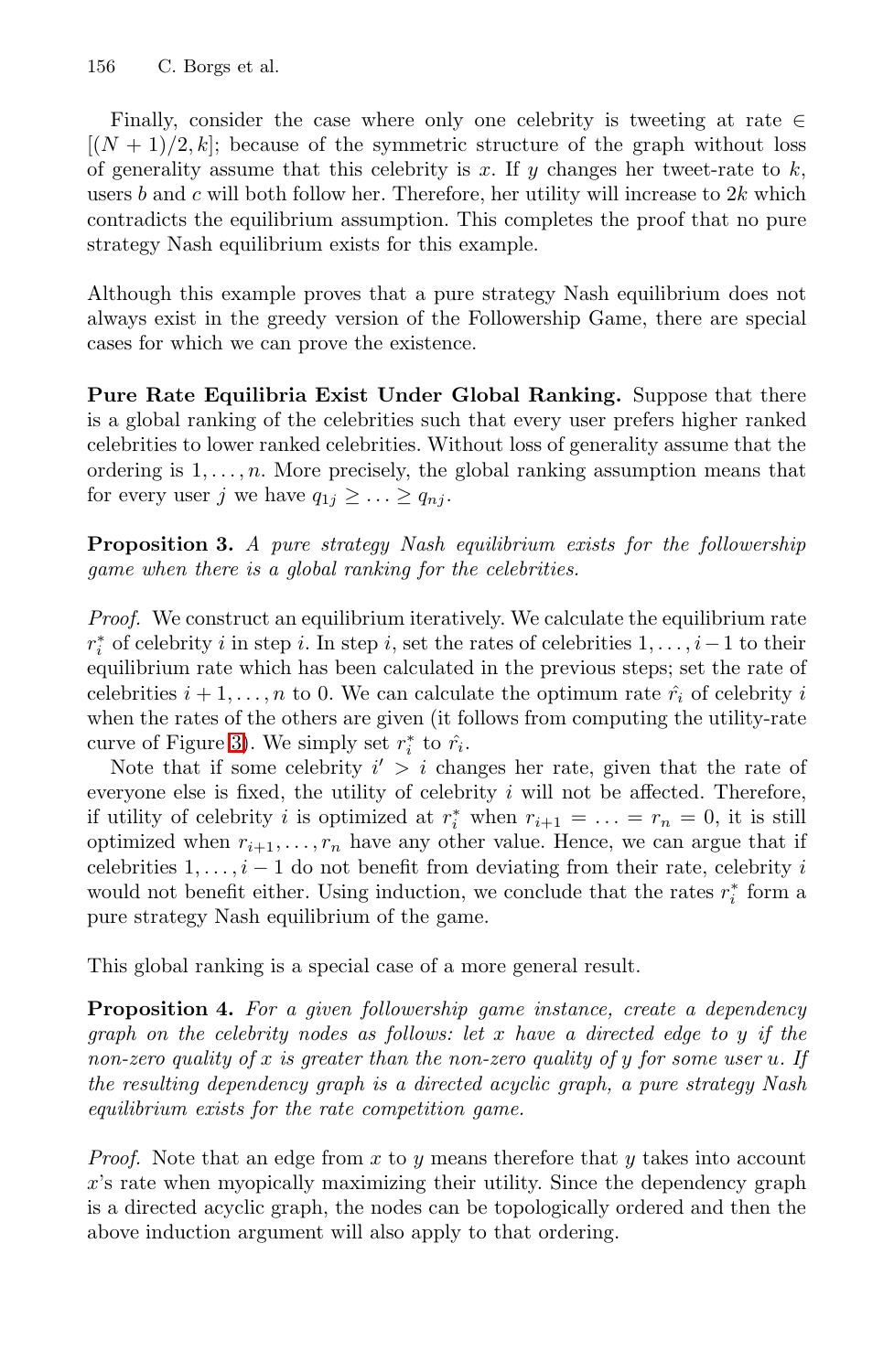### <span id="page-11-0"></span>**2.3 Matchings Characterize Pure Rate Equilibria**

For this part, assume that all quality values for a user are distinct and hence there is a strict quality ordering of the celebrities for a user. We show that we can enumerate over a finite set to check if there are any pure Nash equilibria for the rates.

Note that from our description of our response function, for every celebrity whose rate is at equilibrium, there are two possibilities. Either there exists a user for who the celebrity is critically tweeting: i.e., an increase in her rate implies this user will drop her, or the celebrity has rate zero. These saturated users are distinct for distinct celebrities in the greedy users model that we are working with when the celebrity qualities from a user are distinct. Thus, there is a simple (albeit slow) procedure for finding a pure Nash equilibria of rates if one exists: First, find a matching from all subsets of celebrities (who are updating at a nonzero rate in a possible equilibrium) to users that are critical for them; Then, solve for the first order conditions being tight for this set of users with the matched celebrity being the last one followed by this user. If the resulting system is nonsingular, these rates give a possible Nash Equilibrium. We then check whether it satisfies the other equilibrium conditions (nonnegative rates and nonprofitable myopic deviations) to confirm whether the candidate solution is indeed correct.

# **3 A Model of User Engagement: The Engagement Game**

Suppose that user j follows the set of celebrities  $C_i$  and celebrity i is followed by the set of users  $F_i$ . Instead of considering strict quality values, in the Engagement Game we merely assume that a user  $j$  is currently following all celebrities for which they have non-zero quality and not following any others. Celebrity  $i$ then decides about her tweet-rate  $r_i$ , and user j decides whether to remain active on Twitter or to *disengage*. So unlike the Followership Game, where follow relationships resulted from the game, here follow relationships are fixed and users then decide to leave the network, rather than break ties. One way of interpreting this is that users joining Twitter follow some subset of celebrities based on their interests. After using the service for some time they might find that the combined rate of information from these celebrities is too much and decide to delete their account.

Let  $F_i^* \subseteq F_i$  denote the set of engaged followers of celebrity *i*. The utility of celebrity *i* is  $U_i = r_i |F_i^*|$ , where the set  $F_i^*$  will be a random variable whose probability depends on celebrity rates. So we assume that celebrities maximize their expected utility. Tweeting too much increases  $r_i$  but at the same time decreases the expected size of  $F_i^*$ . The celebrities are competing for user's attention but in order to keep the users engaged, they have to avoid high tweet-rates.

We suppose that there is a function  $S: [0,\infty) \to [0,1]$  that maps the total rate of all celebrities followed by a user into a probability that the user stays in the social network and this function is the same for all users. This function is intended to capture the frustration of a typical user from receiving too many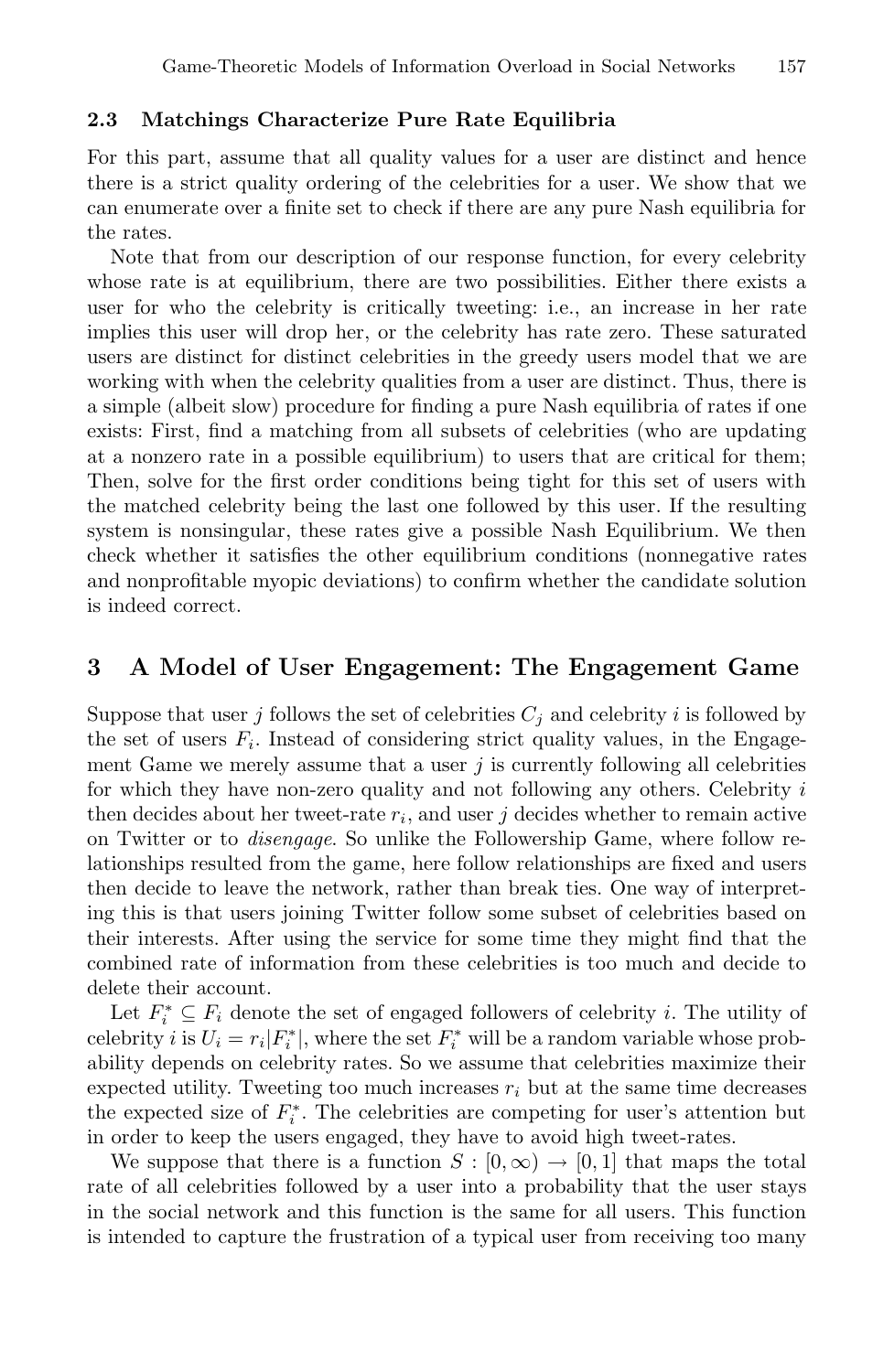updates, and the function outcome as a probability adds heterogeneity among the individual users though they all have the same function. Thus, user  $j$  stays in the network with probability  $S(\sum_{i \in C_j} r_i)$  and the (expected) utility of celebrity i is

$$
U_i(\mathbf{r}) = r_i \left( \sum_{j \in F_i} S(\sum_{i' \in C_j} r_{i'}) \right)
$$

Certain choices of S admit a closed form solution for the celebrity strategies. For example, if  $S(r) = \exp(-r)$ , then the rate of each celebrity becomes decoupled:

$$
U_i(\mathbf{r}) = r_i \left( \sum_{j \in F_i} \exp(-\sum_{i' \in C_j} r'_i) \right) = r_i \sum_{j \in F_i} \exp(-r_i) \exp(-\sum_{i' \in C_j, i' \neq i} r_{i'}) = r_i \exp(-r_i) \sum_{j \in F_i} c_j
$$

where  $c_j = \exp(-\sum_{i' \in C_j, i' \neq i} r_{i'})$  is constant w.r.t.  $r_i$ . An easy calculation shows that the optimal solution is  $r_i = 1$ . Notice that even if any of the other  $r_{i'}$  change, the optimal solution for producer i is still  $r_i = 1$ . Thus, for this particular S function all the producers tweet at rate 1. Instead of this factorized form, we assume a non-trivial function that causes interaction between producers.

Suppose that the function is  $S(r) = \max(0, 1 - r)$ . Then the probability that user j engages is max $(0, 1 - \sum_{i \in C_j} r_i)$ . In general, pure Nash equilibria for this game are characterized by a set of rates along with a subset  $F'$  of users j that have nonnegative values of  $1-\sum_{i\in C_j} r_i$ . The pure equilibrium rate for a celebrity i is a solution to the constrained optimization problems of maximizing the celebrity's utility  $r_i \cdot S(r_i)$  subject to the constraints that for every j in the subset F' the probability expression  $1 - \sum_{i \in C_j} r_i$  of staying engaged is nonnegative, while it is nonpositive for the remaining users. We relax these two sets of constraints to get sufficient conditions for the equilibrium rates and demonstrate two special cases when the rates obey these extra constraints for free, thus giving us real equilibria.

Assume for the moment that we know the set of users who have positive probability of being engaged. This set of users is the equivalent of the matching for the Followership Game. We will construct a candidate Nash Equilibria based on such a set. Assume that  $F_i'$  is this set of users who follow celebrity i who have positive probability of being engaged; i.e.,  $F'_i = \{j \in F_i | \sum_{l \in C_j} r_l \leq 1\}$ . Given  $F_i^\prime$  and relaxing the constraints, the optimal rate  $r_i^\ast$  is

$$
r_i^* = \arg\max_{r_i} r_i \sum_{j \in F_i'} (1 - \sum_{l \in C_j} r_l).
$$

Using the first order conditions we get

<span id="page-12-0"></span>
$$
r_i^* = \frac{|F_i'| - \sum_{j \in F_i'} \sum_{l \in C_j - \{i\}} r_l}{2|F_i'|} \tag{1}
$$

which is linear with respect to the rates. Therefore, if the set of users who have positive probability of being engaged is given we can solve the corresponding set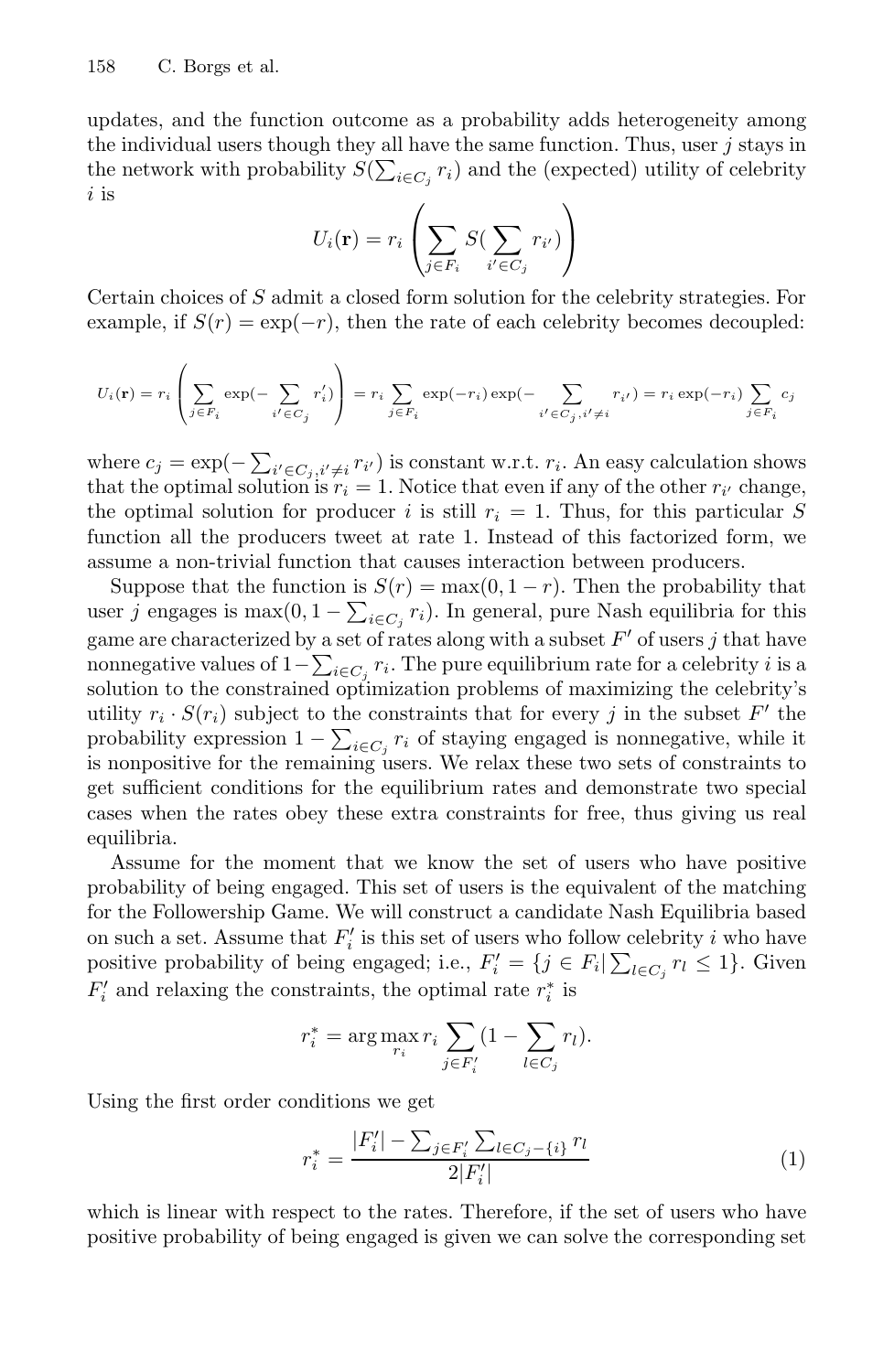<span id="page-13-3"></span><span id="page-13-2"></span>[o](#page-13-2)f linear equations and calculate  $r_i^*$ 's for all celebrities. However, we then require that

$$
\forall i, j : j \in F_i - F'_i \Rightarrow \sum_{l \in C_j} r_l^* \ge 1 \tag{2}
$$

$$
\forall i, j : j \in F'_i \Rightarrow \sum_{l \in C_j} r_l^* \le 1. \tag{3}
$$

Conditions 2 and 3 imply that the solution to the linear system is self-consistent with the assumption about  $F'_{i}$ , which users have positive probability of being engaged. Further, condition 3 demands that the rates are non-negative in combination with the linear system<sup>5</sup>.

<span id="page-13-0"></span>Like in Section 2.3, a solution to the above linear system that obeys the conditions is not necessarily a Nash Equilibria. It is then necessary to check to ensure that no celebrity has incentive to unilaterally deviate their rate and change the set of possibly engaged users.

In section 3.1, we prove the existence of pure strategy Nash equilibrium for two classes of sparse graphs and regular graphs by computing a solution to the linear system and proving that no unilateral deviation is profitable.

### **3.1 Pure Equilibria under Sparse or Regular Users**

**[P](#page-13-3)rop[os](#page-13-2)ition 5.** *A [p](#page-13-3)[ur](#page-13-2)e strategy Nash equilibrium exists for the engagement game when all users have the same degree.*

<span id="page-13-1"></span>*Proof.* We show that if the graph is d-regular, i.e.,  $|C_i| = d$  for all j, every celebrity tweeting at rate  $1/(d+1)$  is a pure strategy Nash equilibrium of the game. We let  $F_i' = F_i$  and solve the linear system defined by equality 1 for every *[i](#page-12-0)*. The solution is  $r_i^* = 1/(d+1)$ . We now confirm that the solution satisfies conditions 2 and 3. Condition 2 is obviously satisfied since  $F_i - F'_i = \emptyset$ ; since  $\sum_{l \in C_j} r_l^* = d/(d+1)$ , condition 3 is also satisfied. Now let's examine whether a particular celebrity can profitably change their rate. All users are at  $(d-1)/(d+1)$  without including this celebrity's rate. So this celebrity can either possibly engage their neighboring users with rate less than or equal to  $2/(d+1)$ or cause them all to disengage with rate greater than  $2/(d+1)$ . They will always do the first, meaning that they will not deviate from the solution by causing a differen[t e](#page-13-3)ng[ag](#page-13-2)ement set. Hence, by equality 1, we obtain a pure strategy Nash equilibrium of the game.

**Proposition 6.** *A pure strategy Nash equilibrium exists for the engagement game when all users follow one or two celebrities.*

 $5\,$  As mentioned above, these conditions will not be necessarily satisfied for every choice of  $F_i$ 's, and in fact, it is not clear even if there exists any choice of  $F_i$ 's for which Equation 1 and conditions 2 and 3 all hold. We conjecture that if a Nash Equilibrium exists, then there must exist such a self-consistent choice of  $F_i$ 's.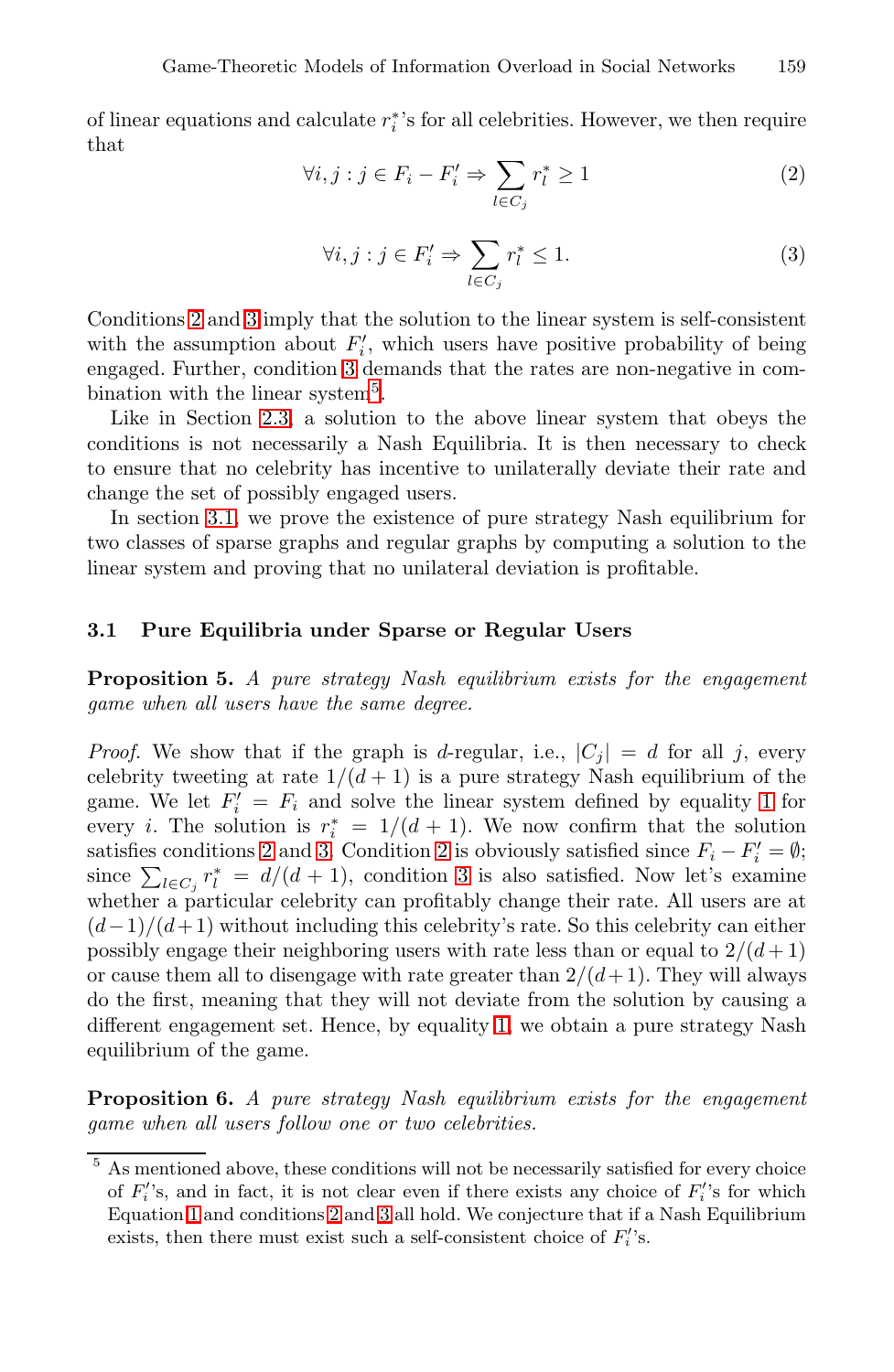*Proof.* This is the case when  $|C_j| \leq 2$  for all j. First note t[hat](#page-12-0) since  $r_i^*$  is upperbounded by 1/2 for any set of possibly engaged users and each user follows at most two celebrities, every user is always possibly engaged and we do not need to consider unilateral deviations that change the set of possibly engaged users. Then letting  $F'_i = F_i$  satisfies conditions 2 and 3 for any solution  $r_i^*$ . Therefore, any solution that satisfies equation 1 is a pure strategy Nash equilibrium of the game.

We now prove the existence and uniqueness of a solution to the linear system defined by 1 assuming that every [cel](#page-12-0)ebrity has at least one follower. Equation 1 reduces to

$$
r_i^* = \frac{|F'_i| - \sum_{l=1}^n a_{il}r_l^*}{2|F'_i|}
$$

where  $a_{il}$  $a_{il}$  $a_{il}$  denotes the number of users that follow both celebrities i and l with  $a_{ii} = 0$ . Note that the set of followers of celebrity i consists of those who only follow celebrity i which we call  $M_i$ , and those who follow celebrity i and some other celebrity l. Define  $n \times n$  matrix B such that  $b_{ij} = a_{ij}$  for  $i \neq j$ , and  $b_{ii} = 2|F'_i|$ . Notice that the linear system defined by 1 has a unique solution if and only if the determinant of B is non-zero. Since  $|F'_i| = |M_i| + \sum_{l=1}^n a_{il}$ , every element on the diagonal of  $B$  is at least twice of the sum of all other elements in its column. Therefore, B is strictly diagonally dominant, and consequently, by Gershgorin circle theorem [8], the determinant of B is non-zero.

### **4 Conclusions**

We have introduced new models of rate competition in asymmetric follow networks like Twitter. We hope our models will be further investigated for both empirical validation as well as further theoretical study. We also hope that our insights will highlight the importance of update rate to users of social media as well as that of effective filtering techniques to better automatically cope with such overload.

Several directions for future work present themselves.

One important open problem is to extend our followership model to nonbipartite networks where nodes are both users and celebrities and there is a correlation between the production and consumption utilities of agents. Another similar direction is to extend the engagement model to the non-bipartite case.

Another avenue for future work in this area relate to computing the price of anarchy and the price of stability even in the special cases when there are pure strategy equilibria for these models.

A natural alternate method of carrying out an analysis of information overload, particularly in the context of a fast growing network like Twitter is to postulate a stochastically growing model and study the results of a best response adjustment of rates during this stochastic growth. We could then try to find limiting properties of the network formed such as its degree sequence and the effect of the entry time of celebrities as well as their overall aggregate quality, and see if this provides a better model of network evolution than other more mechanistic and rate-oblivious models of network growth.